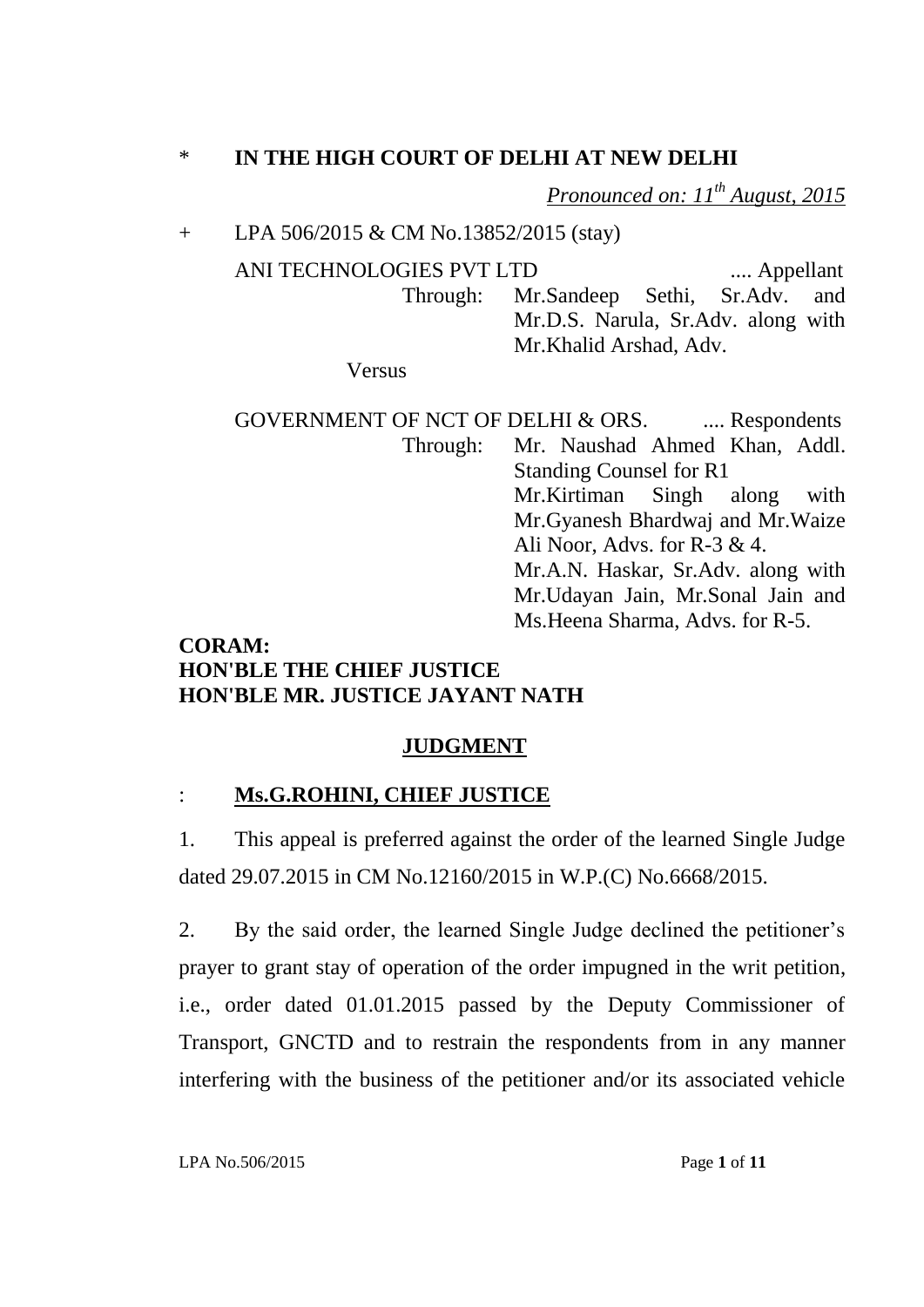operators from conducting their business under the name and style of "OLA CABS" till the disposal of the writ petition.

3. The appellant/writ petitioner is stated to be a technology company registered with the Ministry of Communications & Information Technology under the Information Technology Act, 2000. It is claimed that the appellant/writ petitioner is the registered owner of the trademark "OLA" and "OLACABS" which is a mobile based application as well as a web based service which enables the citizens to have a quick access to taxis. It is also stated that the appellant company is engaged in the business of providing its mobile application services i.e. "OLA" to commercial vehicle owners having a contract carriage permit/all India permits so as to facilitate them to operate the vehicles for hire under the name, style and business module of "OLACABS".

4. On 08.12.2014, the Transport Department of GNCTD issued a public notice informing the public that except Easy cab, Mega cab, Meru cab, Chanson cab, Yo cab and Air cab which are licensed with the Transport Department for operating radio taxis, all other transport/taxi service providers through web based technology are prohibited from providing such services to public in NCTD.

5. Challenging the said order dated 08.12.2014, the petitioner filed W.P.(C) No.9290/2014 contending that the impugned ban cannot be made applicable to the petitioner which is merely operating a mobile application and is not covered by the provisions of the Motors Vehicle Act, 1988. It was also contended that they were not given an opportunity to make their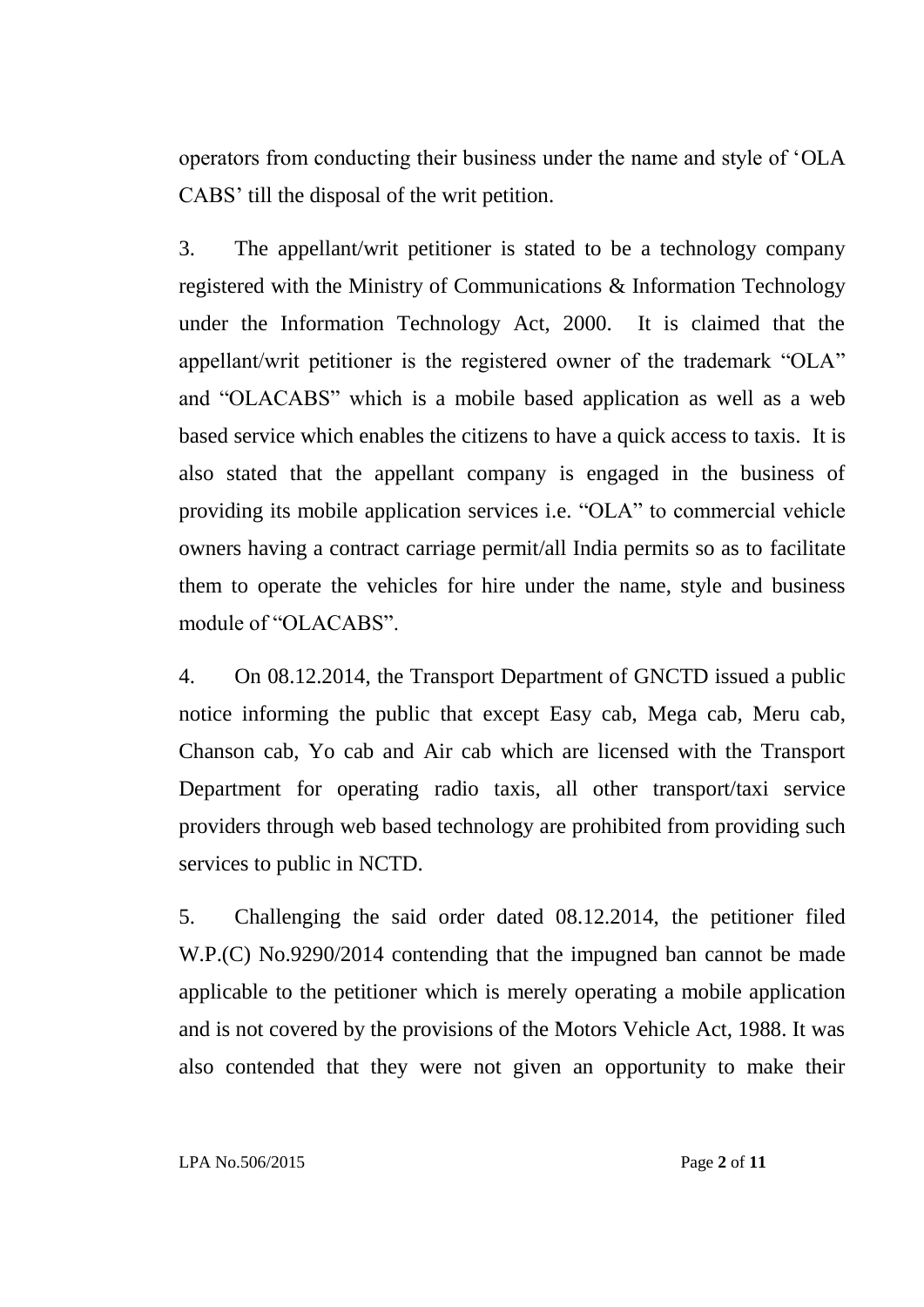representation before imposing the ban. The said writ petition was disposed of by order dated 23.12.2014 holding as under:-

"Since the petitioners have not afforded any opportunity of being heard, I deem it appropriate to set aside the impugned order and direct that the petition be considered as a representation by the appropriate authority and a final decision be taken thereon within a period of ten days from today after affording the petitioner an opportunity of being heard.

The petition is disposed of with the aforesaid directions."

6. In pursuance thereof, the Deputy Commissioner of Transport, GNCTD passed an order dated 01.01.2015 holding that the petitioner is a "taxi service provider". The contention that the petitioner is only an intermediary and aggregator and therefore the provisions of Motor Vehicles Act, 1988 are not applicable was rejected and thus it was held that the vehicles being used by the petitioner company without complying with the directions of the Supreme Court in *M.C. Mehta vs. Union of India & Ors.;* W.P.(C) No.13029/1985 with regard to usage of clean fuel i.e. CNG and without complying with the requirement of the stipulated pre-calibrated meters, are not allowed to ply point-to-point taxi services in Delhi.

LPA No.506/2015 Page **3** of **11** 7. Aggrieved by the same, the petitioner filed W.P.(C) No.6668/2015 with a prayer to quash the order of the Deputy Commissioner of Transport dated 01.01.2015 as well as the consequential orders passed by the respondent Nos.1 to 4 and to declare that the petitioner is entitled to carry on the business and/or render services in terms of its "olacabs" business model and the same is not in contravention of the provisions of the Motor Vehicles Act, 1988 and the rules made thereunder, particularly, the Radio Taxi Scheme, 2006 as modified on 26.12.2014 by GNCTD. The petitioner also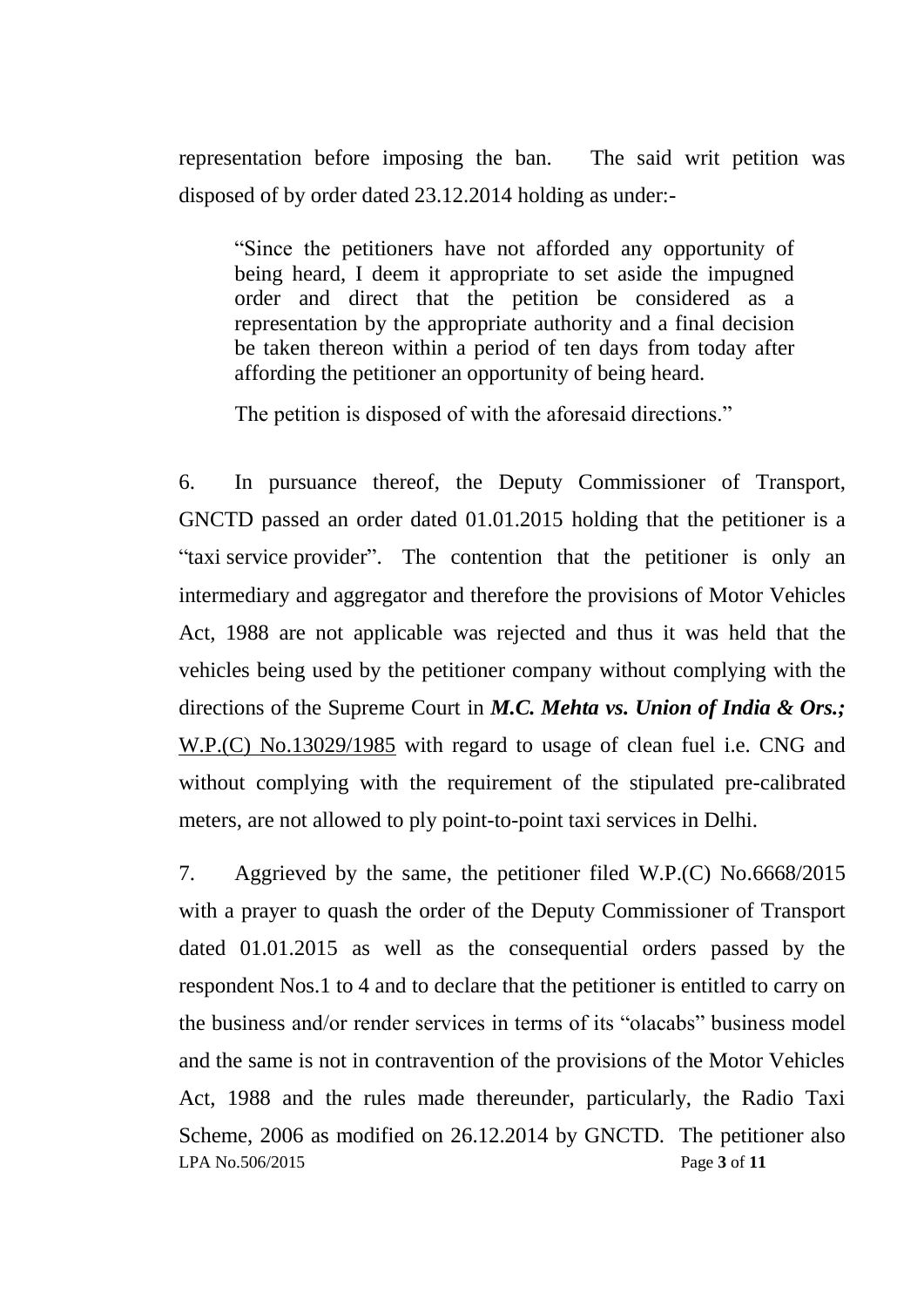filed CM No.12160/2015 for interim relief seeking stay of the impugned order dated 01.01.2015 passed by the Deputy Commissioner of Transport.

8. It may be mentioned that the said writ petition was filed on 13.07.2015 and the learned Single Judge by the order under appeal dated 29.07.2015 declined to grant the interim relief and accordingly dismissed CM No.12160/2015. The learned Single Judge also directed the GNCTD to enforce the order dated 01.01.2015 qua All India Tourist Permit Taxis operating on diesel on point-to-point basis within the National Capital of Delhi.

9. The said order of the learned Single Judge dated 29.07.2015 is assailed by the writ petitioner in the present appeal preferred under Clause 10 of the Letters Patent.

10. We have heard Shri Sandeep Sethi, the learned Senior Counsel appearing for the appellant and Shri Naushad Ahmed Khan, the learned Additional Standing Counsel for the GNCTD. We have also heard Shri A.N. Haskar, the learned Senior Counsel appearing for the respondent No.5/Association of Radio Taxis.

11. It is vehemently contended by the learned Senior Counsel appearing for the appellant that since the impugned order dated 01.01.2015 is violative of the appellant"s fundamental rights guaranteed under Articles 14, 19 and 21 of the Constitution of India as well as the right guaranteed under Article  $19(1)(g)$ , the learned Single Judge committed a grave error in declining to stay the operation of the said order pending disposal of the main petition. It is also contended that the learned Single Judge failed to appreciate the fact that the impugned order dated 01.01.2015 is ex-facie, illegal and erroneous

LPA No.506/2015 Page **4** of **11**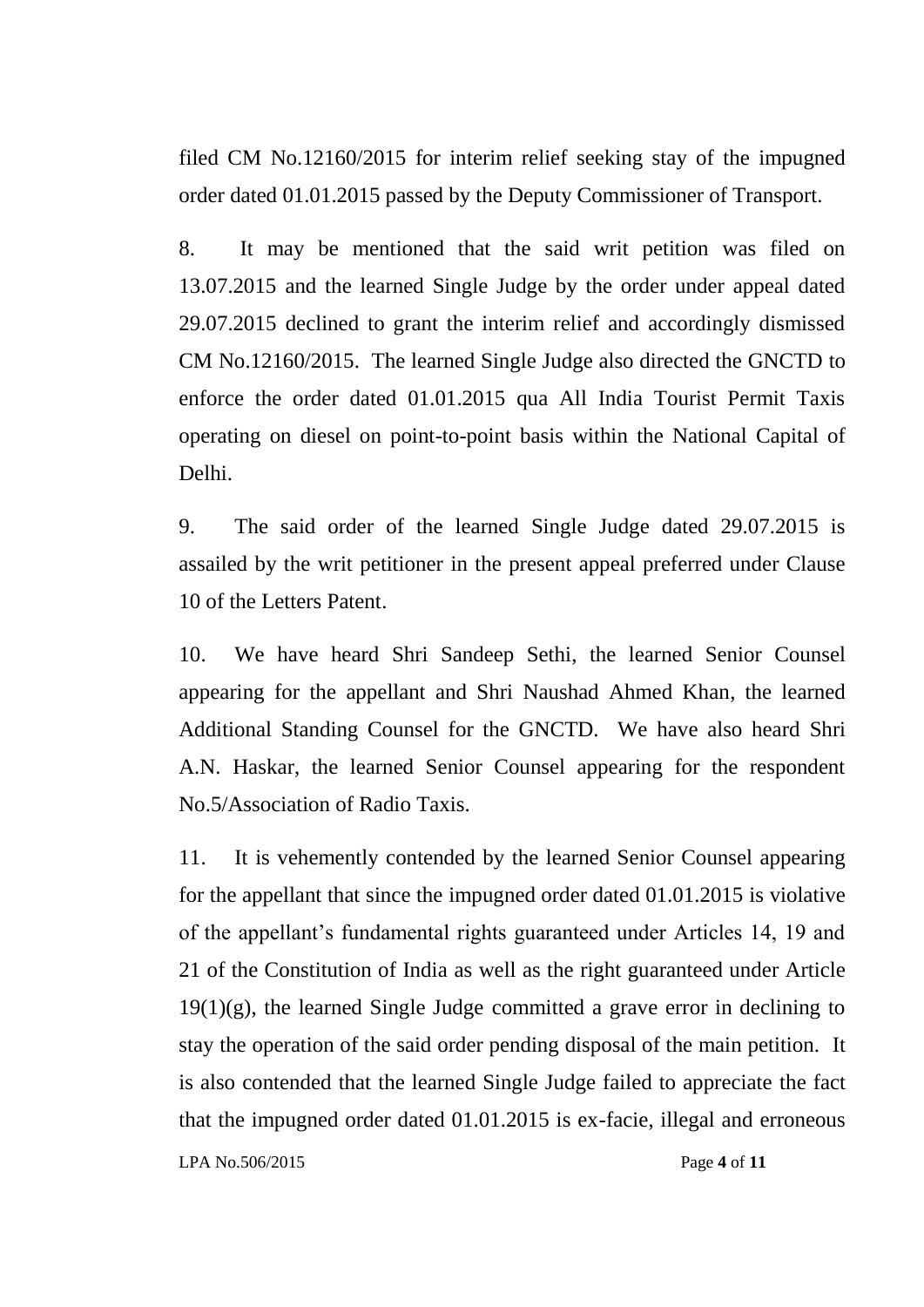in so far as it seeks to bring the appellant within the ambit of the Radio Taxi Scheme which is totally inapplicable to the appellant. The further contention is that the learned Single Judge failed to take into consideration the fact that the directions of the Supreme Court in M.C. Mehta"s case did not impose any ban on plying of All India Tourist Permit Vehicles on diesel fuel in NCTD as long as they conform to the prevalent emission norms.

12. Thus, it is sought to be contended that the learned Single Judge ought to have granted the interim relief, as prayed for having regard to the fact that the writ petitioner has made out a good *prima facie* case and the balance of convenience also heavily lies in its favour and moreover in view of the fact that irretrievable injury would be caused not only to the appellant but also to the thousands of All India Tourist Permit operators who ply their vehicles on diesel.

13. Pointing out that while declining to grant interim stay, the learned Single Judge has also directed the GNCTD to enforce the order dated 01.01.2015, the learned Senior Counsel contended that the said direction is unwarranted in view of the fact that the ban imposed vide public notice dated 08.12.2014 was set aside by this Court by order dated 23.12.2014 in W.P.(C) No.9290/2014 and the subsequent order dated 01.01.2015 passed by the Deputy Commissioner of Transport did not impose any ban as such.

14. It may at the outset be mentioned that Radio Taxi Scheme, 2006 has been formulated by GNCTD so as to enable grant of permits to operators of Radio Taxi networks in Delhi under Section 74 of the Motor Vehicles Act, 1988 and the Rules made thereunder. The Scheme contains various terms and conditions subject to which the licenses would be granted to the

LPA No.506/2015 Page **5** of **11**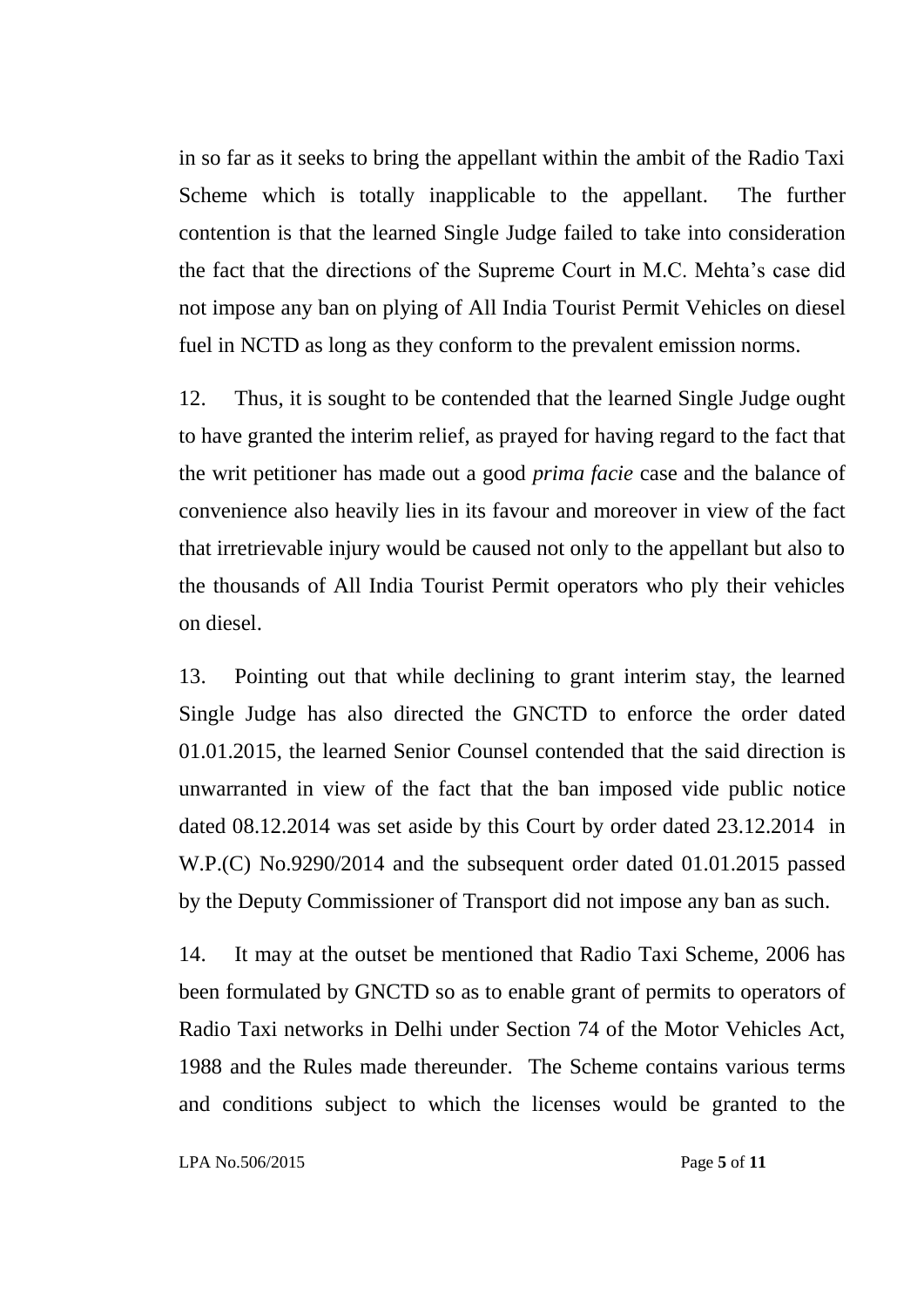operators of the Radio Taxi networks including that the motor cab should be driven on clean fuel; that the motor cab should be fitted with electronic fare meters; that the vehicle should meet emission standards as prescribed from time to time; that the vehicle must be fitted with GPS/GPRS based tacking devices which must be in constant communication with the Central Control Unit while the vehicle is on duty and that the vehicle must be equipped with a mobile radio fitted in the front panel for communication between driver and the main control room of the licensee. By notification dated 26.12.2014, the Radio Taxi Scheme, 2006 has been amended. One of the features of the amended Scheme is that the licensee will be a radio taxi service provider including an aggregator of Radio Taxis and that the licensee will abide by all relevant statutes as may be applicable including the Motor Vehicles Act, 1988 and the Information Technology Act, 2000.

15. Apparently, the impugned ban order by way of public notice dated 08.12.2014 came to be issued by the Transport Department of GNCTD to ensure that all the taxi service providers operating through web based technology are brought within the purview of the Radio Taxi Scheme.

16. As noticed above, the petitioner claims to be a registered company with the MCIT under the Information Technology Act, 2000. It is also claimed that it is registered under the category of "Other Service Provider (OSP)" under the New Telecom Policy, 1999. The specific case of the appellant/writ petitioner is that the Radio Taxi Scheme is not applicable to it since it is not a company owning/hiring/leasing motor cabs or radio cabs. Thus, it is contended there is no need for registration under the said scheme.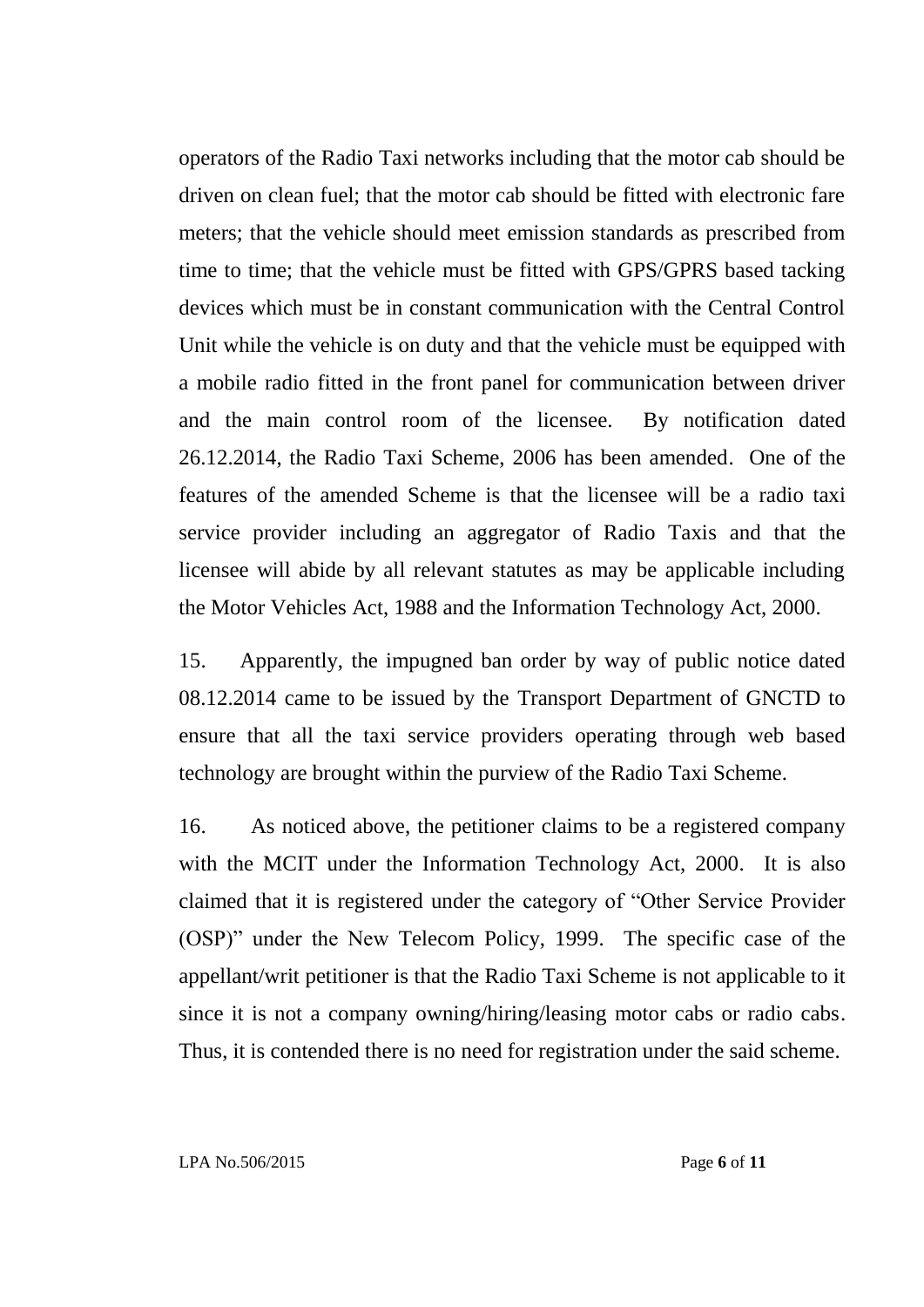17. It is specifically pleaded in the petition that "OLA" in respect of which the petitioner company is possessing a registered trademark, is only a technology brand and the services offered by it merely involves providing a mobile application to the commercial vehicles in the city which enables the citizens to locate and book a cab and that the petitioner neither operates nor owns the cabs provided to the public. It is also pleaded that the cabs provided through the appellant"s mobile application "OLA" are owned by the individual vehicle operators who also possess the requisite statutory licenses and permits.

18. In the light of the averments in the petition, it is contended by the learned Senior Counsel for the appellant/writ petitioner that the appellant is not governed by the provisions of the Motor Vehicles Act, 1988 and therefore, the respondents have no power or authority to regulate its operations.

LPA No.506/2015 Page **7** of **11** 19. The stand taken by the appellant/writ petitioner that it is not a taxi operator, but it only performs the role of an aggregator for the private taxi operators or tourists taxi operators who have valid permits under the Motor Vehicles Act, 1988 and the assertion that the business of the petitioner/appellant works on an aggregation model was considered and rejected by the Deputy Commissioner of Transport, GNCTD vide order dated 01.01.2015 holding that the petitioner company in fact provides a simple taxi service by transporting people from one point to another through a vehicle driven by a driver for a fee, which is collected by the driver directly from the passenger and thus, the business activity of the petitioner is no different from connecting through simple telephone or mobile or radio. The Deputy Commissioner of Transport had taken into consideration the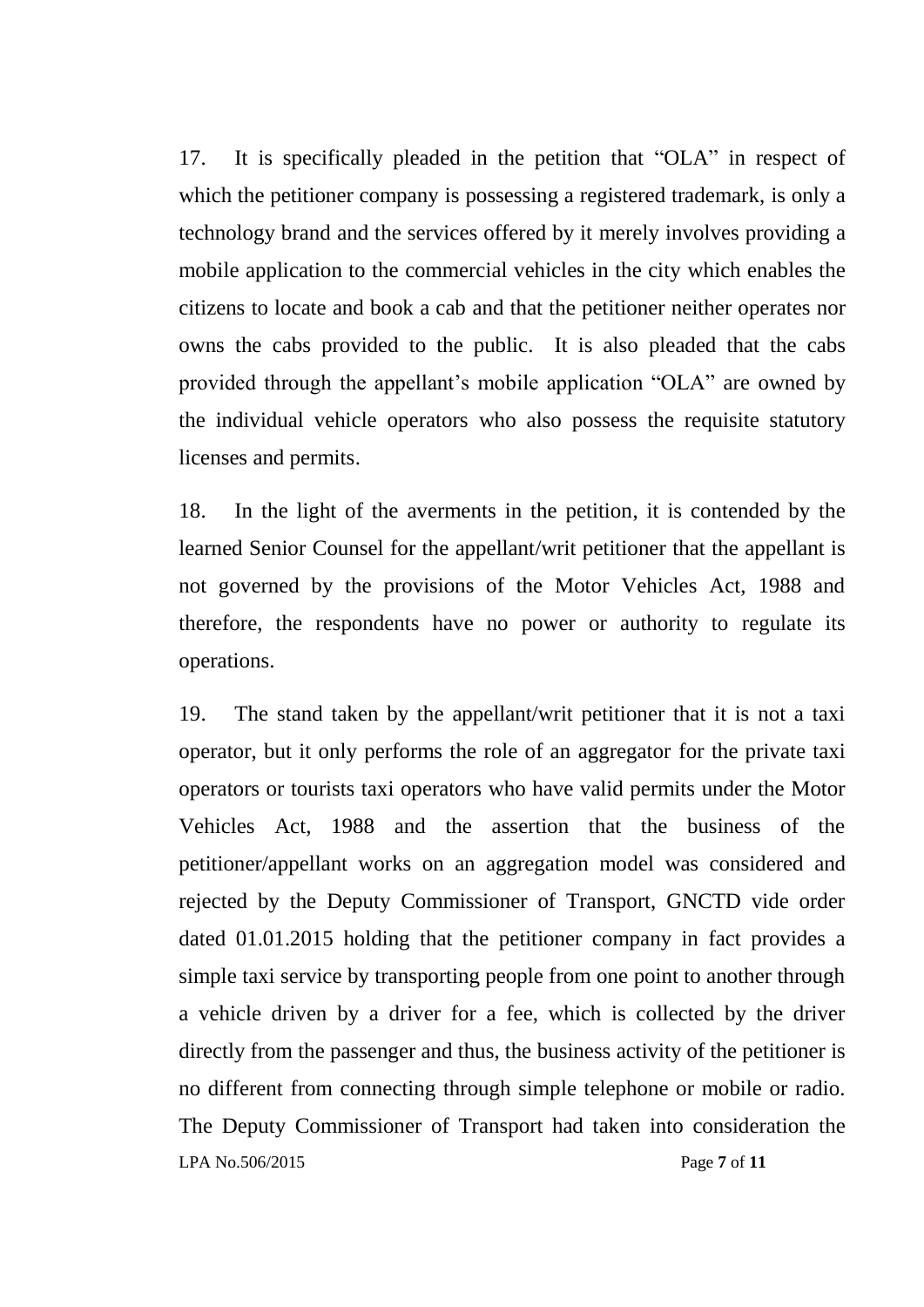admitted facts that the appellant/writ petitioner has been using taxis holding All India Tourist Taxi Permits; that the petitioner entered into Master Service Agreements with the vehicle operators for day to day running and operation of the vehicles on a trip to trip basis and that the appellant/petitioner is also engaged in providing intra-city services to passengers.

20. Having taken note of the fact that intra-city services are governed by the provisions of Section 74 of the Motor Vehicles Act, 1988, the Deputy Commissioner of Transport further held in the order dated 01.01.2015:

"The AITP vehicles are not required to carry any calibrated meter as is mandatory for intra city taxis and the specific rates of fares is the sole domain to Regional/State Transport Authorities. Therefore, by failing to adhere to these conditions, that are mandatory for running taxi services within the city limits, the Petitioner Company has clearly violated the provisions of the Act and thus, has been banned for carrying out its business illegally, by operating vehicles that are not complaint to ply within the city limits. Further, it would be not out of place to mention here that as per the M.C. Mehta Vs. Union of India and Others, Writ Petition (C) No.13029 of 1985 (B.N.Kirpal, V.V. Khare JJ.) vide orders dated 05.05.20002 had explicitly banned the usage of non-CNG run Transport Vehicles" within NCT of Delhi and all the Taxis/Ratio Taxis plying within Delhi run on CNG as per the court orders, whereas the AITP vehicles run on Diesel/Petrol as they have to ply to other states for Tourism related business, for which they are designated and by violating these orders too, the Petitioner Company has committed a grave offence and indulged in an illegal activity."

21. In the light of the findings of fact recorded by the Statutory Authority, it appears to us that the question whether the business activity of the petitioner falls within the purview of Radio Taxi Scheme and whether the

LPA No.506/2015 Page **8** of **11**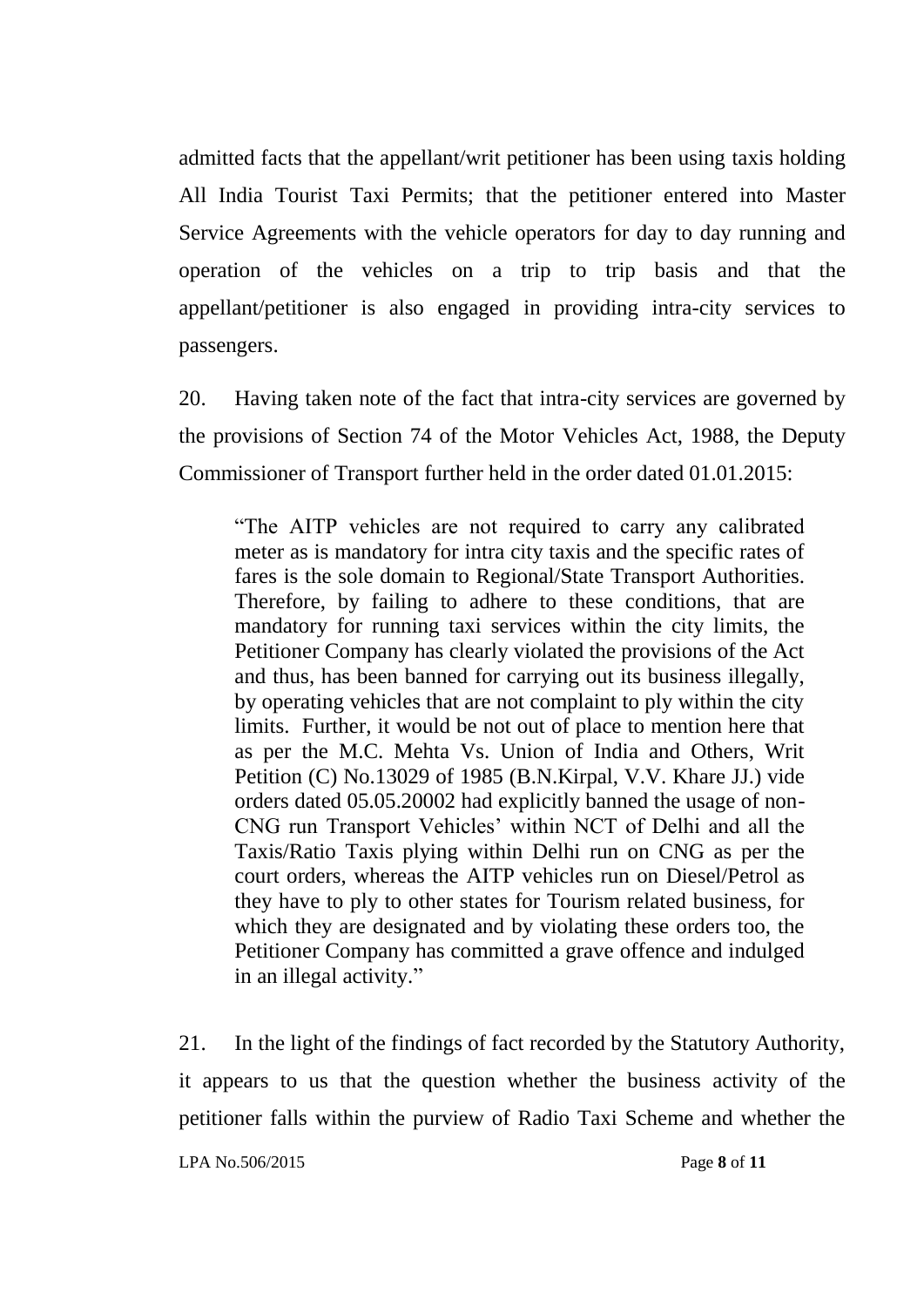petitioner is governed by the provisions of the Motor Vehicles Act, 1988 is a larger issue, which requires consideration in the writ petition. The learned Single Judge is therefore justified in issuing notice to the respondents observing that the matter has to be extensively heard after the pleadings have been completed.

22. So far as the grant of interim relief is concerned, the order under appeal shows that during the proceedings before the learned Single Judge, it was proposed to permit the writ petitioner to operate its business activity provided it allows only CNG based cabs to provide services in the NCT of Delhi since the same would ensure compliance with Supreme Court's order in *M.C. Mehta case (supra)*. Since the petitioner did not come forward to comply with the requirement of providing CNG based cabs, the learned Single Judge thought it fit to hear the main petition itself after the completion of the pleadings.

23. While arriving at the said conclusion, the learned Single Judge took note of the fact that the Supreme Court by order dated 28.07.1998 in *M.C. Mehta case (supra)* directed replacement of all pre 1990 autos and taxis with new vehicles on clean fuel and that the same has been reiterated in the later order dated 26.03.2001 making it clear that no commercial vehicle shall ply in Delhi unless converted to single fuel mode of CNG w.e.f. 01.04.2001. In the light of the said orders, the learned Single Judge opined that only those taxis which run on CNG can be permitted to ply in Delhi.

24. The learned Single Judge has also taken into consideration the specific case of the Interveners (Association of Radio Taxis) that a large number of diesel taxis having All India Permits issued in neighbouring

LPA No.506/2015 Page **9** of **11**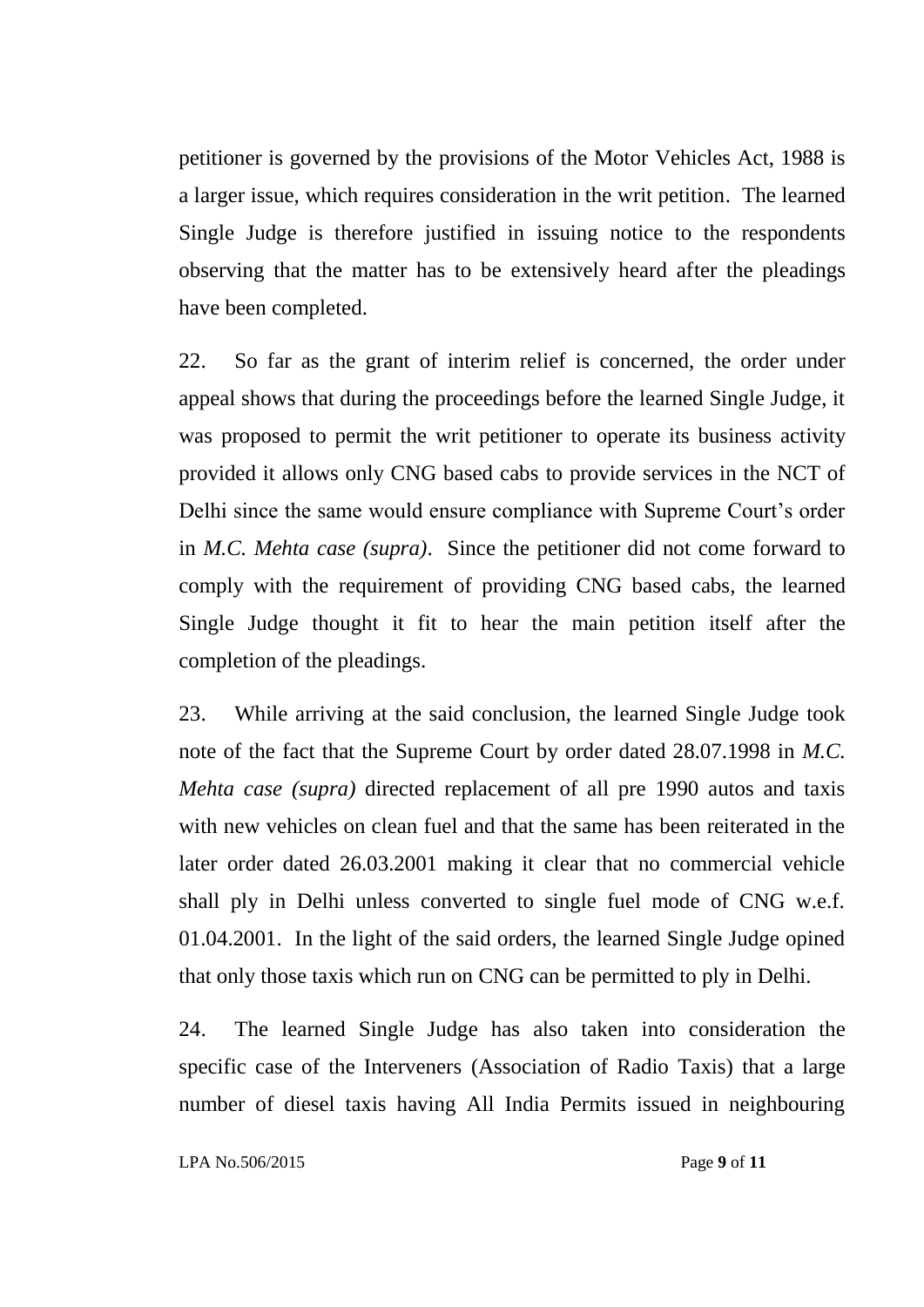States are carrying out point-to-point transportation within the National Capital Region which has adverse impact on the environment.

25. The learned Senior Counsel for the appellants, however, sought to contend that the restrictions imposed by the Supreme Court in *M.C. Mehta (supra)* are only age related i.e. banning the plying of commercial vehicles which are 15 years old and there is no prohibition as such to ply diesel vehicles as taxis in NCT provided they comply with the emission standards and are registered under the prevailing norms. Thus, it is sought to be contended that the learned Single Judge had proceeded on an erroneous presumption that by virtue of the orders in *M.C. Mehta case (supra)*, only CNG vehicles can be permitted to be plied in NCT.

26. On a careful reading of the various orders passed in *M.C. Mehta (supra)* from time to time, it appears to us that the assertion of the appellant that there is no ban of plying commercial vehicles in Delhi unless they are converted to single fuel mode of CNG is factually incorrect.

27. In the order dated 26.03.2001 in *M.C. Mehta (supra)*, the Supreme Court reiterated that no commercial vehicles shall ply in Delhi unless converted to Single Fuel Mode of CNG with effect from 01.04.2001. The reliance of the learned Senior Counsel for the appellant on the order dated 24.09.1999 to substantiate his contention that the requirement is only to the effect that the diesel driven taxis shall confer to EURO II norm appears to be misplaced in the light of the later orders dated 26.03.2001 and 01.04.2001.

LPA No.506/2015 Page **10** of **11** 28. Therefore, we do not find any justifiable reason to interfere with the order under appeal. Even the direction that the respondents  $1 \& 2$  shall